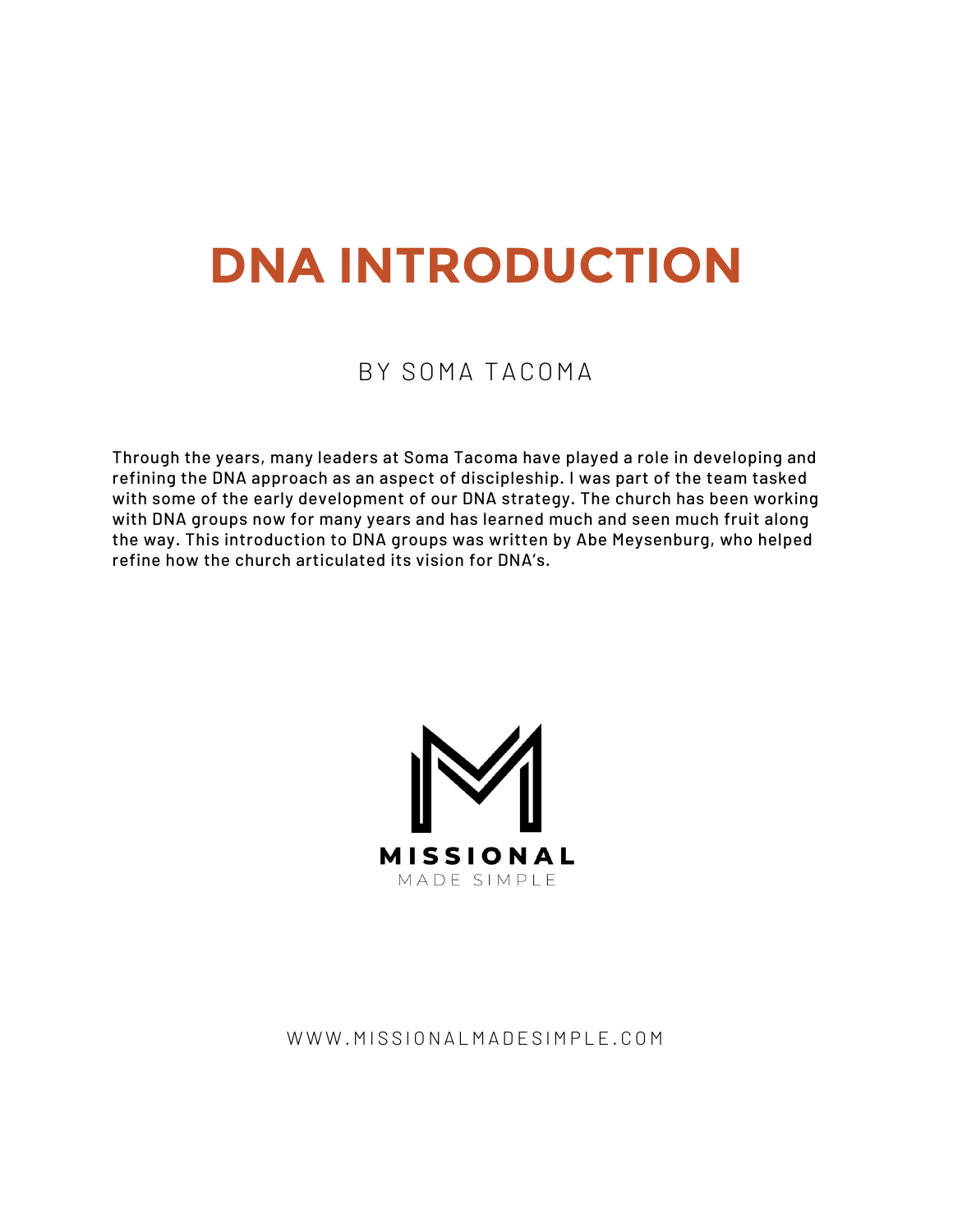# **A WORD ABOUT SOMA AND MISSIONAL COMMUNITIES**

We believe that Missional Communities (MCs) are the primary organizing structure for the church. Disciples are made most effectively on mission, in community, and through life-on-life interactions. Therefore, as a church family we focus primarily on the health and growth of our MCs.

Jesus calls all of his followers to be radically committed to him (Matthew 16:24-26). We believe that commitment to Jesus includes commitment to his bride, the church. As a church family, Soma Tacoma expresses our commitment to Jesus and his bride through involvement in Sunday gatherings (*we gather*), an MC (*we go*), and in a DNA group (*we grow*), all of which provide ample opportunities to steward the gifts and talents God has given us (*we give*).

## **DNA GROUP FAQ'S**

#### *What is a DNA group?*

The term "DNA group" refers to a group that ideally consists of three people (but often is 4 and occasionally 5) – men with men, women with women - who meet together 2-4 times a month. DNA Groups provide a structure for us to care deeply for one another and to foster growth as disciples of Jesus.

DNA is an acronym that reminds of us of three key components of discipleship: Discover, Nurture, and Act. The goal is to help one another to *discover* Jesus in the Scriptures, *nurture* the truths of the gospel in our hearts, and faithfully *act* on what the Spirit calls us to do.

Our DNA group should be a major factor in our growth as a disciple (someone who is learning to apply the gospel to every part of their lives).

#### *Why should I be in a DNA group?*

As disciples who've been saved and made righteous, Paul exhorts us to "be transformed by the renewing of your minds" (Romans 12:2). Discipleship requires life-on-life interaction, and can only happen in community. We grow primarily through the experience of life in gospel community. A DNA group can be a key catalyst for growth and transformation in our lives.

One of the main ways this happens is by giving each other regular reminders of the truth of the gospel. Hebrews 3:12 warns, "Take care, brothers and sisters, lest there be in any of you an evil, unbelieving heart, leading you to fall away from the living God." We are often tempted to forget who God is, what he's done for us in Christ Jesus, who we are as a result, and how we live out of our new identity. Hebrews 3:13 says one of the major ways to prevent this "falling away from the living God" is to "encourage one another daily…so that none of you may be hardened by the deceitfulness of sin."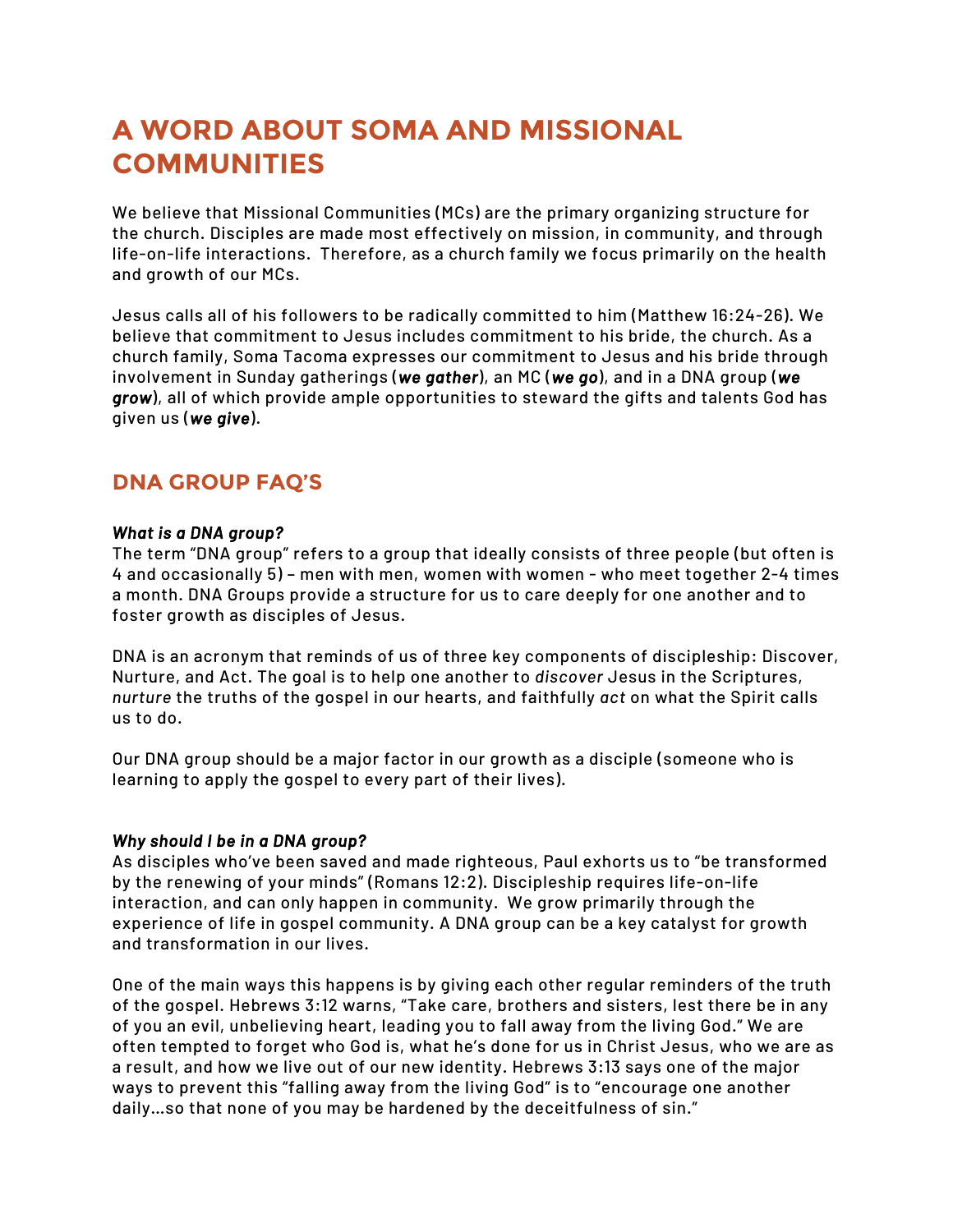Every single day we need to be encouraged with the truth that we are deeply loved and accepted by the Father *purely* on the basis of what Jesus has done! Our new identity as sons and daughters of God shapes everything about our life as disciples of Jesus. Understanding this new identity also gives us the boldness and humility to be honest with our DNA partners when we are tempted to hide our sin or to blame others. Regular encouragement from our DNA partners can be a significant help in our battle against sin and against the lies of the enemy.

#### *What is the goal of a DNA group?*

The overall goal of a DNA group is to foster discipleship relationships that help each person grow to become more like Jesus by the power of the Holy Spirit. The goal is not merely to hang out and have fun, or even to build friendships, though hopefully all of that will happen! The goal is to challenge one another to "grow in the grace and knowledge of our Lord and Savior Jesus Christ" (2 Peter 3:18).

As disciples, we should experience transformation at every level, affecting our whole person: head, heart, hands. The specific discipleship goals for a DNA group meeting can be understood by unpacking the acronym:

- Discover: led by the Holy Spirit, the group will Study the Bible and Ask the 4 Questions. The goal is to *teach* the head.
- Nurture: led by the Holy Spirit, the group will Repent and Believe in the gospel. The goal is to *shepherd* the heart.
- Act: led by the Holy Spirit, the group will Listen and Obey, as he calls us to bear fruit in keeping with repentance. The goal is to *empower* the hands.

#### *What can I expect from a DNA group?*

The members of a DNA group should be committed to meeting together regularly, usually anywhere from 90 minutes to 2 hours. These meetings consist of sharing personal stories and struggles, asking questions, listening to each other, reading scripture, praying, speaking the truth in love, repenting and confessing sin, listening to the Holy Spirit, and submitting to one another. Beyond the weekly meeting, however, DNA groups should seek to build trusting relationships by sharing everyday life together.

## **DNA GROUP STRUCTURE**

#### *How many should be in a DNA group?*

Discipleship methods have often employed a one-on-one approach. While this is certainly in line with many apprenticeship models, from which we can learn how to train someone "along the way", it does not appear to be the primary method Jesus utilized. We rarely, if ever, find him with only one of his disciples.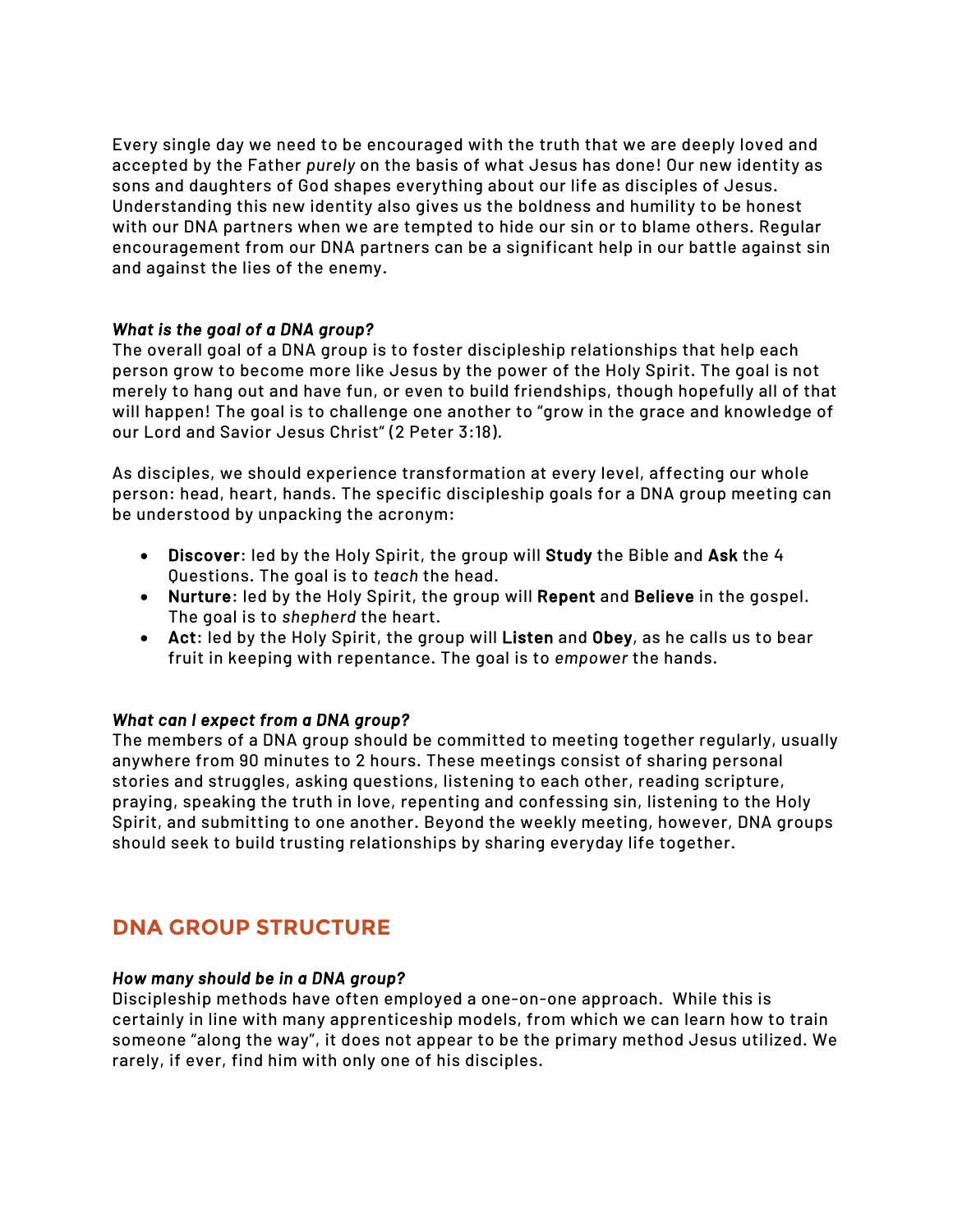In our experience as a church family, we have found that three is the ideal size for a DNA group.

If you are accustomed to one-on-one meetings, there's a number of reasons to add a third person:

- A more dynamic group exchange occurs.
- It is much more difficult for one person to dominate the conversation.
- There are two sets of ears filtering everything that is said, providing two unique perspectives in response.
- There's a much greater potential for learning and development. Each person is unique and brings so much to the table!
- There are two people loving and supporting each person in the group. No one is bearing another's burdens alone.

On the other hand, if you are accustomed to small groups of 4-8, there's a number of reasons to limit it to three:

- Each person can contribute significantly to the group
- No one can "hide", remaining silent for very long before someone asks, "What do you think?"
- Each person has an ample opportunity to share at each group meeting."
- Scheduled group meetings don't last multiple hours (which can be great from time to time, but is not sustainable.)

Though three is the ideal size, circumstances will sometimes dictate that a group be larger than three. Schedule conflicts and a lack of qualified leaders can lead to groups of 4, 5, and even 6 meeting together for a time. While not ideal, these options are better than only two people meeting on a consistent basis.

#### *Who should the DNA group consist of?*

An MC is often defined as "a family of missionary servants, sent to make disciples." While MCs seek to live as family, the reality is that the level of intimacy with the people in our MCs will vary. As a result, it is helpful for our DNA group to consist of people from our MC. This will help ensure another regular touch point with some of the people in your MC outside of the weekly MC gathering. It will also allow you to share your heart and your life with a few of the people with whom you are on mission. When DNA groups are made up of people from the same MC, it greatly strengthens the MC, and helps advance the mission of making disciples who make disciples.

There will be times when a DNA group will not be made up of men or women in the same MC. An MC may have recently multiplied, and perhaps the DNA group wants to wait before transitioning. Sometimes people have longstanding relationships they really value, or they want to continue pouring into a particular discipleship relationship, before entrusting them to someone else. The keys are to follow the Spirit's leading and to keep in mind the goal of growing as disciples. If people are not being challenged and transformed, it is almost certainly time for a change.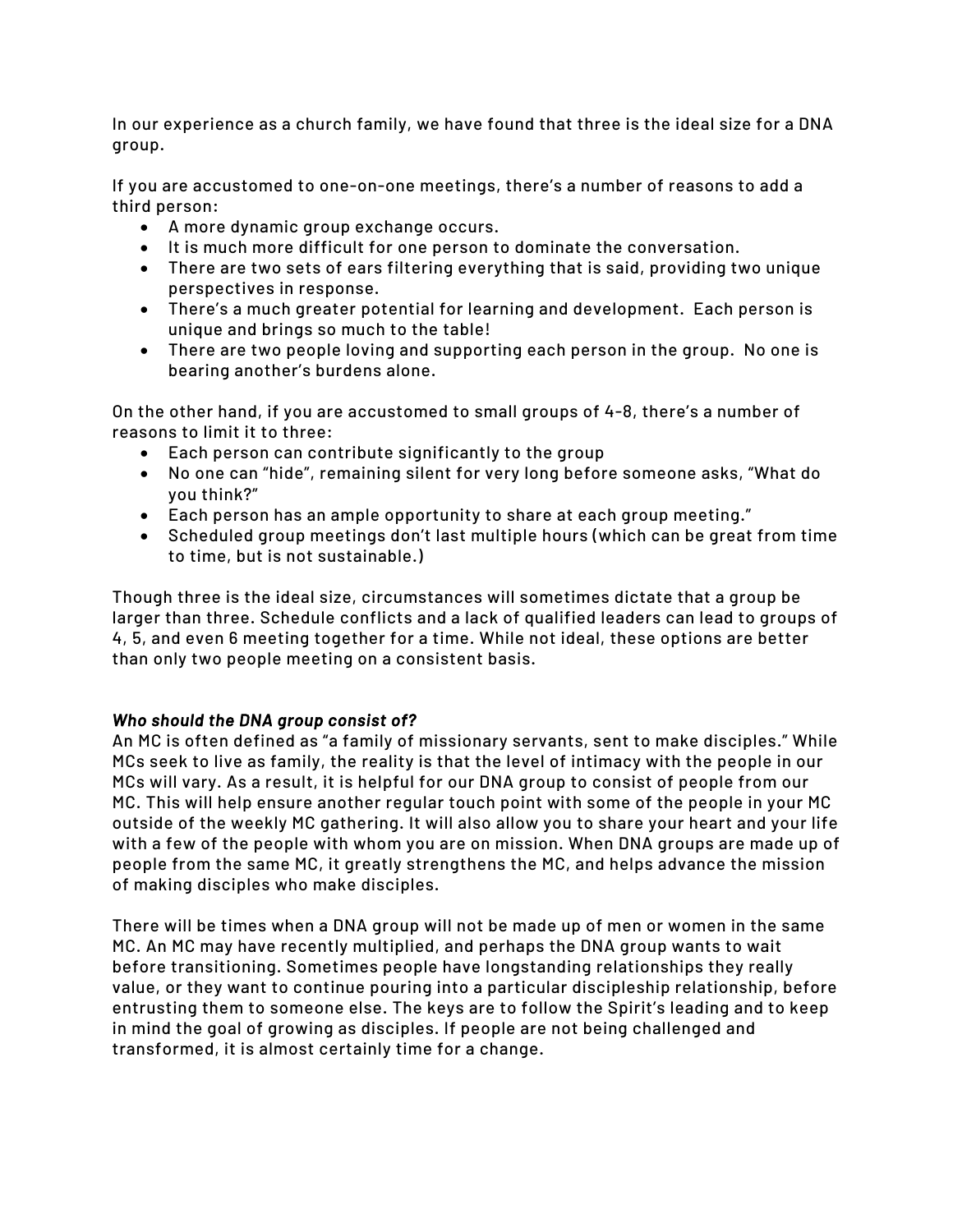#### *How often should a DNA Group meet? And where?*

First of all, since the DNA group is a subset of a MC, DNA groups should connect on more than just a formal basis. DNA groups should be engaged in as much everyday life as possible. Ideally, gospel friendships will form, and people will enjoy spending time together in all kinds of ways.

As far as a more structured meeting, DNA groups should plan to meet on a weekly basis for about 90 minutes (though often they go longer!). If a group only plans to connect every other week, the busyness and unpredictability of life (travel, sickness, holidays, schedule conflicts) will often mean long stretches between solid meetings.

Meetings usually occur in coffee shops, restaurants, pubs, or homes. Focus is a key factor to consider - it's hard for three moms to have a DNA group meeting, while their kids play at the park or for three commuters to talk on a crowded bus. Meet in a place where everyone is comfortable and that is reasonably free of distractions.

## **DNA GROUP LEADERSHIP**

The nature of group dynamics reveals that every group has a leader. Acknowledging this reality will help DNA groups function in a healthier manner.

Each DNA group's make-up will be unique. The nature of the group will determine the type of leadership that's needed. For some groups, where all participants have similar experience and maturity, the leader will simply be the person who makes sure the group meets. For others, the leader will clearly drive the discussion. Sometimes, the leader will essentially form the group by inviting them together, and other times the group will need to work together to clearly identify the leader.

Regardless of who initially plays the role of leader, each member of a DNA group should get experience leading within the group. Ideally, over the course of a year or so, each person will spend a few months leading the group. As disciples, each person should be equipped to guide a group of at least three people through a discussion that is centered around Jesus. A DNA group provides a great training ground for disciples to learn the basics of leading in a group setting.

Each MC will have a shepherding leader who will provide counsel and consultation for the DNAs under their care. This MC shepherd could be the MC leader or another person in the MC.

*A note for MC Leaders: the investment you make in your DNA group is the most strategic discipleship investment you will make. Be prayerful and very intentional about whom you invite into your DNA group and in how you utilize your time together.*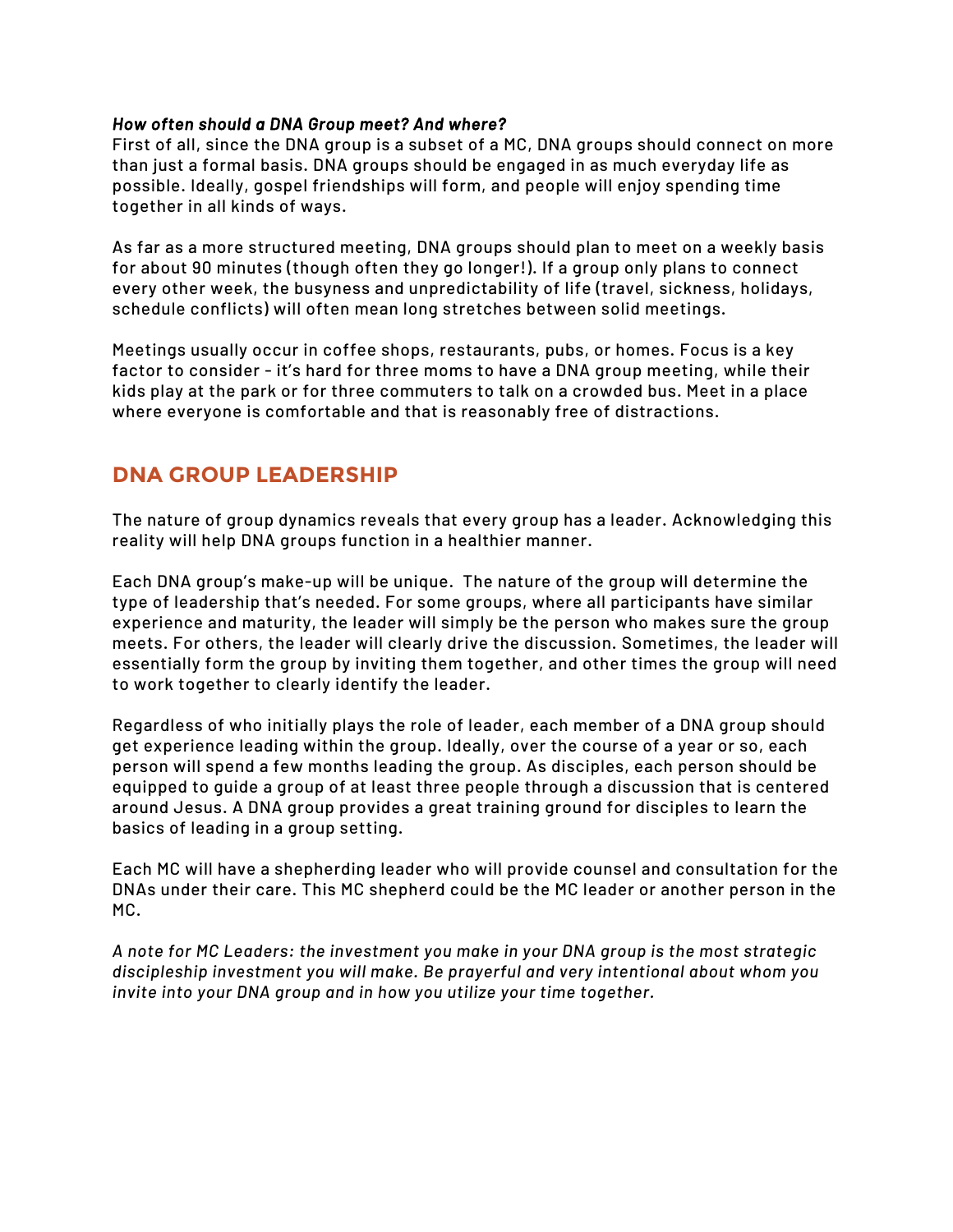## **DNA GROUP GROWTH, MULTIPLICATION, AND TRANSITION**

A DNA group should be more than a once a week meeting. The members of the group should share everyday life together. Hopefully, relationships will form that "stir up one another to love and good works" (Hebrews 10:24). All DNA partners should experience intimacy with each other, and some may even find friendships that continue long after they have transitioned into another DNA.

Occasionally, DNA groups may stay together for a few years. Others may sense that, after a significant time of growth, God is leading them to make strategic discipleship investments in other people. This would lead them to think through how to "multiply" their efforts as a group. Still others will be forced to navigate the inevitable changes that life throws their way - people losing interest, people moving away, MC multiplication - with grace and the leadership of the Holy Spirit.

The bottom line is that there is no formula for growth and multiplication of a DNA group. Relationships are beautifully complex, and must be handled with care and sensitivity. Every situation is different, and the group members must be willing to submit to the Spirit's leading. The members of a DNA group should enter the relationship expecting long-term commitment to one another, even if the exact nature of the relationship changes over time.

## **DNA GROUP FORMATION**

The formative stage of a DNA group is very important. The first few meetings will set the stage for how the group will interact in the future.

Whether or not the group members are familiar with The Story of God, reviewing The Story of God Summary is a great way to begin. God's Story reminds us that everything is about him; that our stories are actually *his* story; that our understanding of who we are - - our identity - should flow from this story. Reviewing the Story as a group will establish a solid foundation on which the group can build together.

After reading and discussing The Story of God Summary together, each member of the group should share a 10-15 minute version of their own personal story. *Telling Your Story with Jesus as the Hero* is a great tool to help each person prepare to share their story in a way that highlights the work of Jesus throughout their life.

As each member of the group shares their story, the other DNA partners will listen. But they won't just listen for the sake of showing empathy and compassion, though that is vitally important. Each person will listen closely to what is said because "out of the abundance of the heart the mouth speaks" (Matthew 12:34). The members of a DNA group will regularly *listen for the heart*.

Listening to a person's story is kind of like examining a fruit tree. Jesus said you will know a tree by its fruit. Typically, a person's story will clearly reveal some of the fruit that is hanging on their tree (financial difficulty, sexual sin, marital conflict, anger, etc).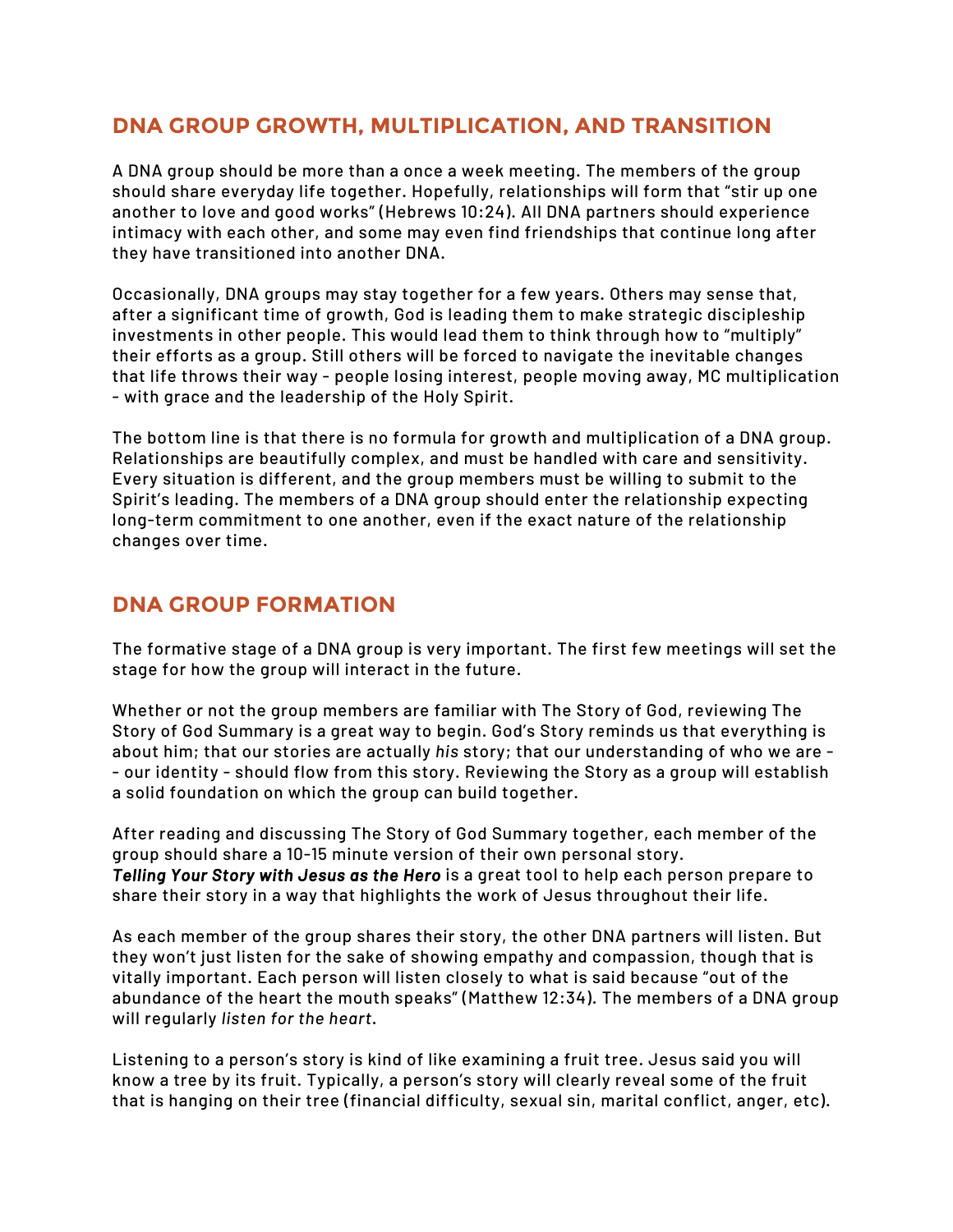The real action is under the surface though, in the root structure of the tree. According to Jesus, actions and words reveal the heart. And the heart is of primary importance because the heart is the seat of faith. "With the heart a person believes" (Romans 10:10).

A person's story has the potential to reveal where they have exercised faith in Jesus (gospel alignment), as well as where they have replaced Jesus as the only right object of faith (gospel distortion). Jesus is the only one who can save, and we regularly look to created things instead. These false saviors will often be revealed in our stories.

Learning to *listen for the heart* will be a major focus of the Nurture step in the DNA process. Praying and asking the Spirit to give the group ears to hear is essential. It may take 2-3 meetings to work through The Story of God Summary and to allow time for each person to share their story. Take the time to lay a solid foundation. Gain a clear understanding of how Jesus is the hero of each person's story, and of the areas where they are still struggling to believe the gospel. These struggles will undoubtedly resurface over and over again, as the group moves forward together.

## **THE DISCOVER, NUTURE, ACT PROCESS**

At each meeting, a DNA group should walk through the three-step process of Discover, Nurture, and Act. Each of these can only be done with the help of the Holy Spirit, so praying throughout the process is imperative.

#### **DISCOVER**

Led by the Holy Spirit, the group will Study the Bible and Ask the 4 Questions. The goal is to *teach* the head, so that each person either learns or is reminded of the truth about who God is, what he's done, who we are, and how we live, every time the DNA group meets.

Discover primarily involves discipling the head. In John 8:31-32, Jesus said, "If you hold to my teaching, you are really my disciples. Then you will know the truth, and the truth will set you free." Discover is about uncovering the vital truth about who God is, what he's done, who we are, and how we should live.

There's a number of Jesus' statements from John's gospel that highlight the importance of *his word* and *his Spirit* in helping a disciple discover truth: Jesus prayed, "Sanctify them by the truth; your word is truth" (John 17:17). "But the Helper, the Holy Spirit, whom the Father will send in my name, he will teach you all things and bring to your remembrance all that I have said to you" (John 14:26).

"When the Spirit of truth comes, he will guide you into all the truth, for he will not speak on his own authority, but whatever he hears he will speak, and he will declare to you the things that are to come. He will glorify me, for he will take what is mine and declare it to you" (John 16:13-14).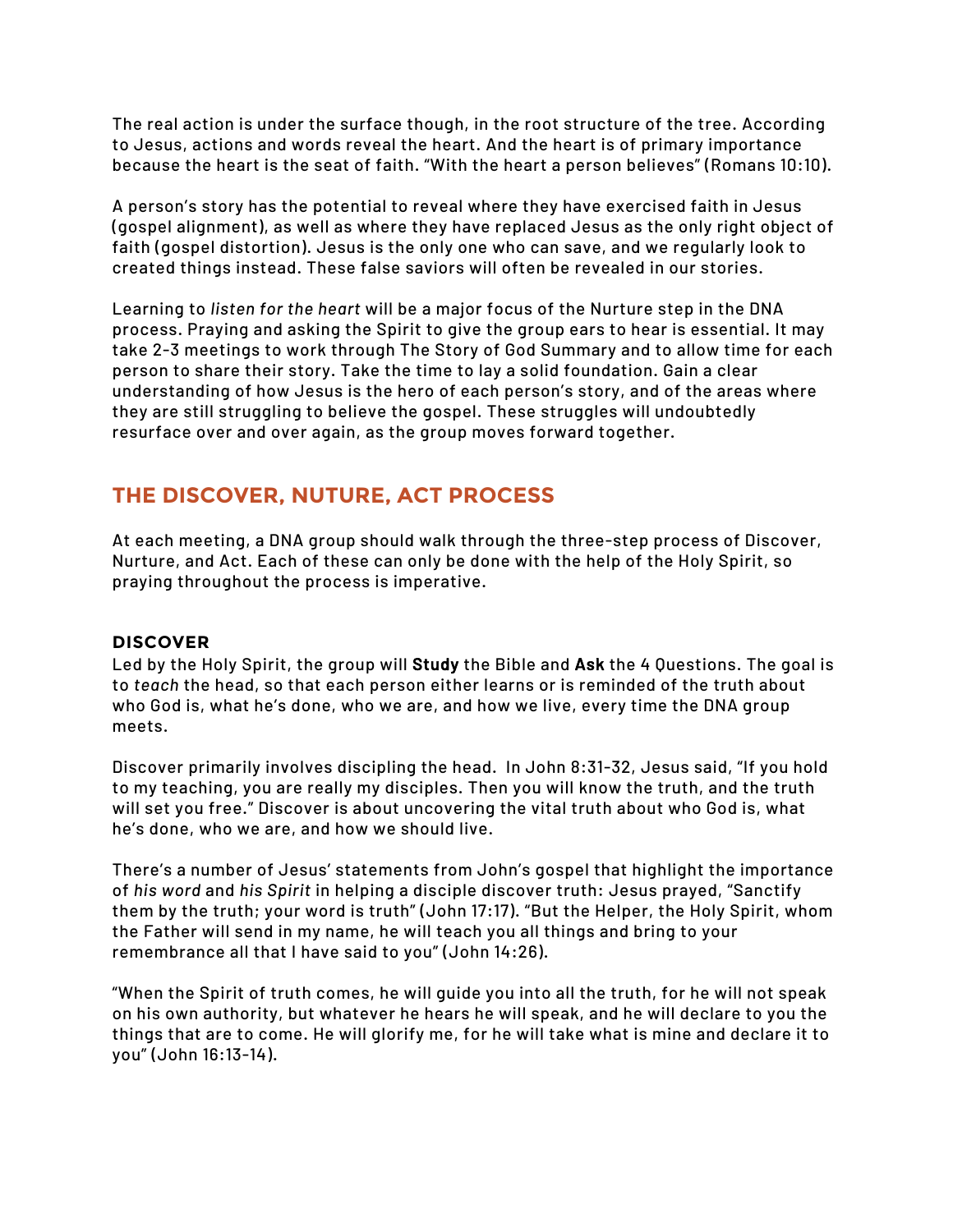Jesus' death on the cross makes it possible for the Holy Spirit to live in us! And his Spirit is our teacher, the one who makes Jesus even more real to us as we grow in our faith. Our motivation to Discover comes from the great gift Jesus has given us and from our desire to know him more. Discover is not about information, but about relationship and transformation.

In light of Jesus' prayer in John 17:17, studying the Bible should be the primary way DNA groups Discover together. As a group, choose a passage of scripture, and read it throughout the week. Each person should utilize the 4 Questions, as they study on their own. Consider using a journal to capture key thoughts and insights that the Spirit brings to mind. Group members should come to the weekly meeting ready to answer these three questions:

- *1. What did you discover this week? What did you learn? What were you reminded of?*
- *2. Where did the Spirit lead you to repentance and faith this week?*
- *3. How have you struggled with sin/unbelief in your life this week?*

When the group meets, pray and ask the Holy Spirit to speak through his Word! Read through the whole passage once or twice together before working through the 4 Questions. Share any insights from the week, and write down new things the Spirit illuminates.

By studying and asking the 4 questions independently and as a group, the Discover step in the process has the potential to significantly increase the group's Biblical literacy. Starting with God's Story is a must, as it gives us the whole picture and helps us understand each individual part. But moving on to an intimate knowledge of God's whole story is vital. Jesus shows up on every page (Luke 24:27), either in shadow or in fullness (Colossians 2:17), and our love for him grows as our understanding of his story grows.

At different times, a DNA group may decide to study something other than the Bible, as a way to help them Discover. These additional resources might include books or curriculum that are clearly gospel centered. These resources should include large amounts of scripture; essentially answer the 4 Questions over and over; point us directly to our need for Jesus and to his provision through the cross; encourage us to apply the gospel to our lives in practical ways. DNA groups should utilize the 4 Questions even when studying something other than the Bible.

#### **NUTURE**

Led by the Holy Spirit, the group will Repent and Believe in the gospel. The goal is to *shepherd the heart* so that each person is brought to repentance and renewed faith every time a DNA group meets.

*Nurture* primarily involves discipling the heart. The word heart is used over 850 times in the Bible, and is used to describe the very center of our being. It includes our mind, our emotions, and our will. And in Romans 10:10, Paul says it's the part of us that exercises faith, or belief. "For with the heart a person believes…"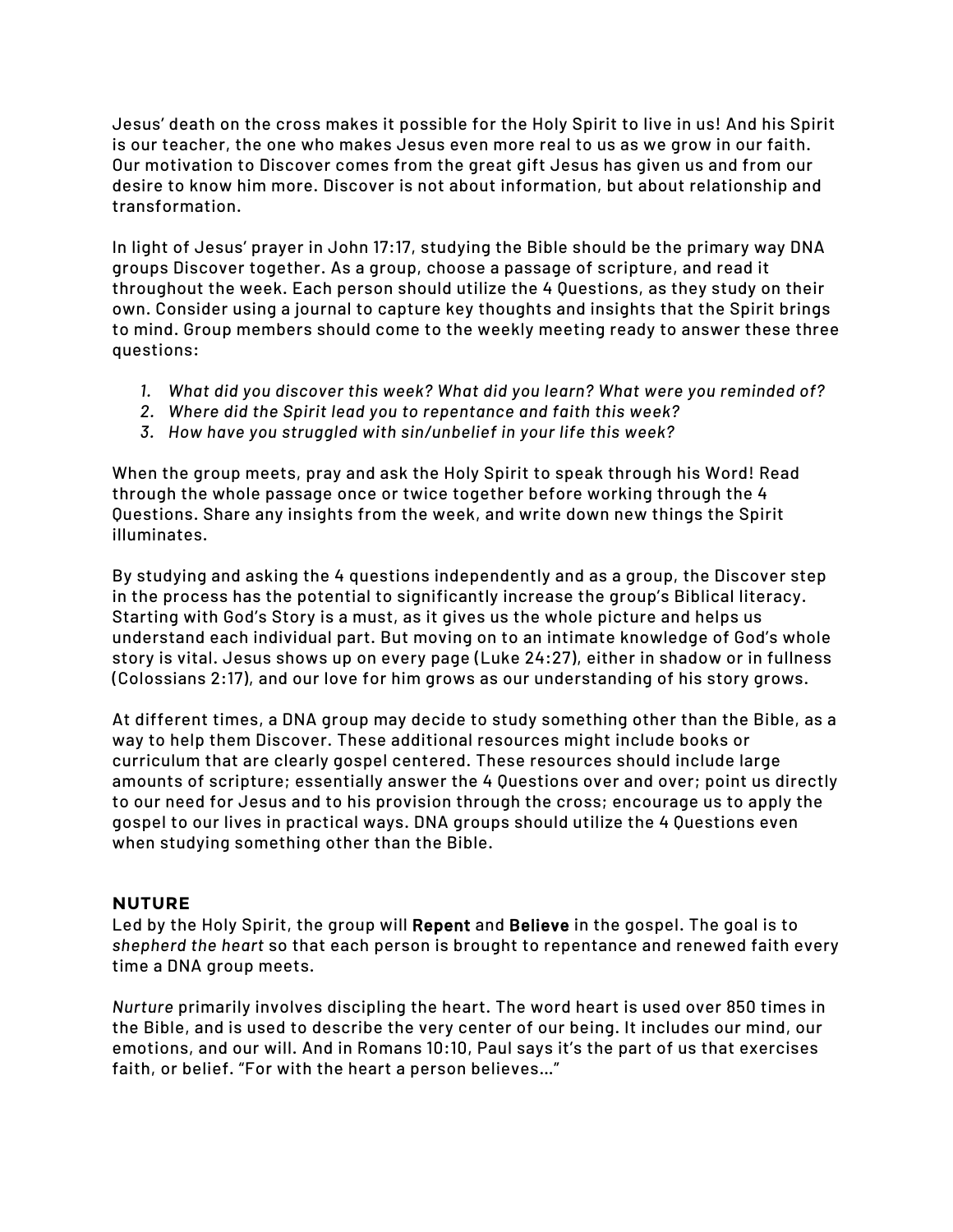In Luke 6, Jesus says the fruit of a person's life - their words and their actions - are an indicator of what is present in their heart. "Each tree is known by its own fruit…out of the abundance of the heart his mouth speaks." (Luke 6:44-45) So, regardless of what we *know* in our heads, the fruit of our lives is determined by what we *believe* in our hearts. We may *know* God is great and in control, we may affirm his sovereignty and power, and yet, we worry. What we *know* does not align with what we *believe* in that moment.

When we worry, we're placing our hope in something other than God. We're believing that something other than him is in control and can give us security. Paul's assessment of this misplaced belief is that we've "…exchanged the truth about God for a lie and worshipped and served the creature rather than the Creator" (Romans 1:25). By placing our faith in something other than God to give us what only he can give, we are actually engaging in false worship, in idolatry.

DNA groups are designed to help identify these areas of sin and idolatry in our lives. Nurture is about ensuring what we *know* aligns with what we *believe*. It's also possible to be over zealous in our desire to root out sin in one another's lives. Nurture is not a witchhunt or a game of "whack-a-mole", where we wait anxiously with a big mallet, smacking down every little indicator of sin and unbelief, as it pops up in people's lives.

In reality, we should be even more quick to point out evidences of grace than we are to call out sin or to start poking around, looking for evidence of unbelief. The fundamental assumption is that within a week's time every believer is going to sin, and therefore needs to...

- confess our sins to one another (James 5:16)
- repent before God (Revelation 3:19)
- turn back towards Jesus in faith (Hebrews 12:1-2)
- experience the ongoing forgiveness and cleansing of Jesus (1 John 1:9)
- observe the fruit of the Spirit being produced in our lives as a result (Galatians 5:16-25)

## **ACT**

Led by the Holy Spirit, the group will Listen and Obey, as he calls us to bear fruit in keeping with repentance. The goal is to *empower the hands* so that, in light of their repentance, each person knows what to do and who to tell every time the group meets.

Act primarily involves discipling the hands. Once we've discovered the truth about who God is and what he's done, and once we've repented of our sin/unbelief and renewed our faith in Jesus, we need to ask the Spirit to guide us in changing the way we live. Our repentance must have some practical impact on our lives.

When John the Baptist was baptizing people, preparing them for the arrival of the Messiah, he exhorted them to "bear fruit in keeping with repentance," meaning, "demonstrate through your life that your repentance is legitimate."

This was a part of Paul's message, as well. As he was telling the story of his conversion to King Agrippa, Paul said, I "…declared first to those in Damascus, then in Jerusalem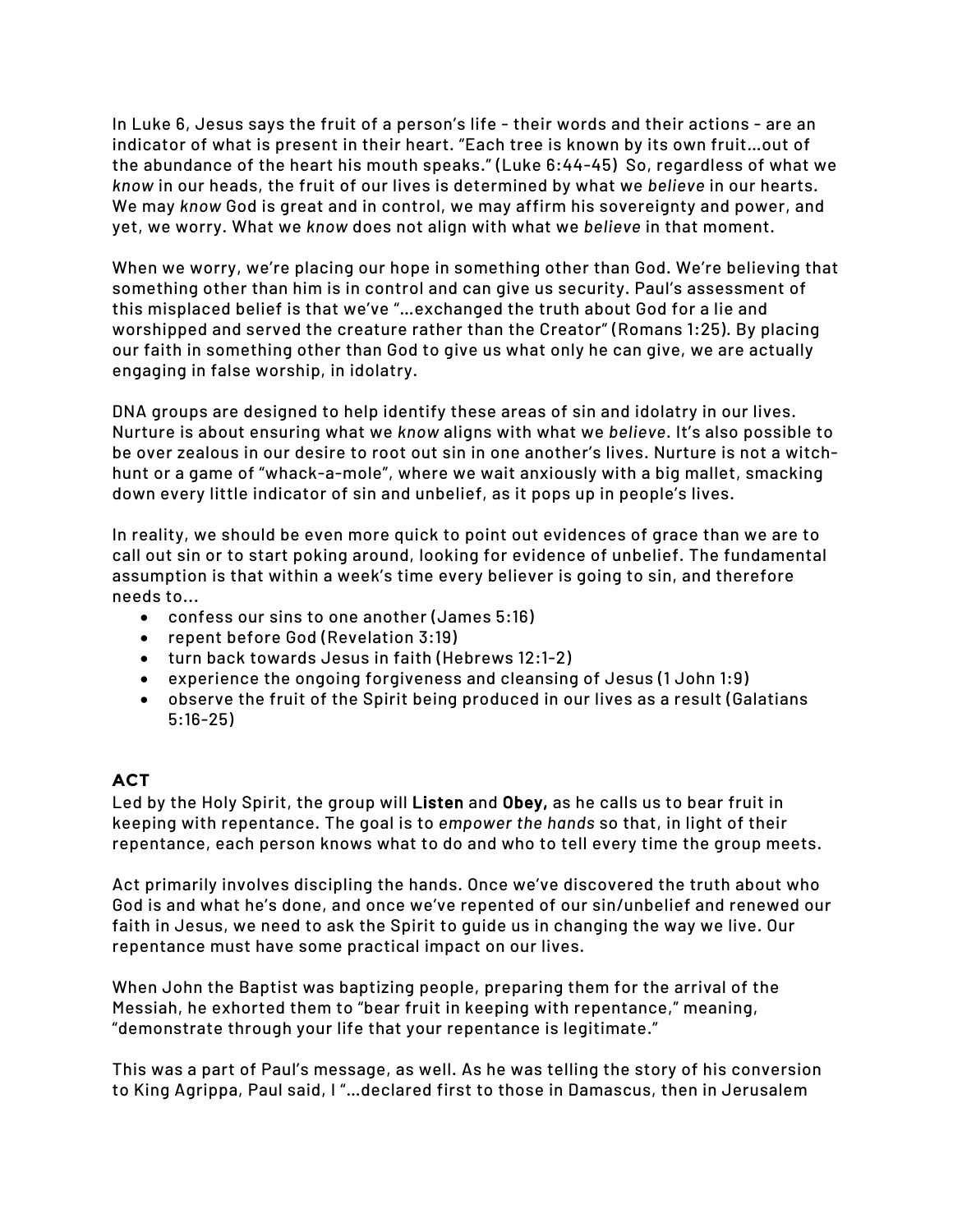and throughout all the region of Judea, and also to the Gentiles, that they should repent and turn to God, performing deeds in keeping with their repentance" (Acts 26:20) Legalism has left a bad taste in the mouths of so many followers of Jesus that talk of works and actions can sometimes be dismissed. While the "you-are-what-you-do" mindset has certainly caused a great deal of damage in the church, the NT clearly calls us to change our behavior in light of the gospel.

The book of Titus is one clear example. Titus 2:11-12 says, "For the grace of God has appeared that offers salvation to all people. It teaches us to say "No" to ungodliness and worldly passions, and to live self-controlled, upright and godly lives in this present age…" Experiencing God's grace motivates us to say "no" to sinful actions and "yes" to godly actions! If the Spirit leads someone to repentance, either outside of the group or during the weekly meeting, spend 5-10 minutes praying and listening together. Ask the Spirit to speak. Be quiet and listen, waiting for him to answer two specific questions:

#### *1. What do you want me to do?*

As followers of Jesus, we have already been transformed. We are a new creation! (2 Corinthians 5:17) But we are also called to "be transformed by the renewing of your mind." (Romans 12:2) Repentance will lead to change, and when we ask, the Spirit will call us to *do* something.

#### *2. Who do you want me to tell?*

Jesus gave his followers his Spirit so they could be his witnesses (Acts 1:8). He wants us to bear witness to the reality of his work in our lives. When we ask the Spirit, "Who do you want me to tell?", he may lead us to talk to both believers and not-yet-believers. He may want us to tell our spouse, our kids, our friends, or another member of the church family. He may also want us to tell a coworker or a neighbor.

We often wonder how to share the gospel with our not-yet-believing friends. Well, every time we experience the conviction of the Spirit and the forgiveness of Jesus, we have an amazing story to tell about how Jesus is saving us *today.* When a neighbor asks, "How are you?", we can take the safe route, or we can be vulnerable and share a recent struggle with anger or worry or pride, pointing to Jesus yet again as our only hope.

After a few minutes of praying and listening, the group will discuss what they heard. Because of our lingering struggle against sin, we often need the input of our brothers and sisters to help determine exactly how to bear fruit in keeping with repentance. Praying, listening, and discussing this together is a prime opportunity to practice mutual submission. In light of the repentance the Spirit granted, and in light of what he said to the group, clear action steps should be determined together.

## **CONCLUSION**

In Revelation 2, Jesus is addressing the church at Ephesus. After giving them a good deal of specific encouragement, he says, "But I have this against you, that you have left your first love." (Revelation 2:4)